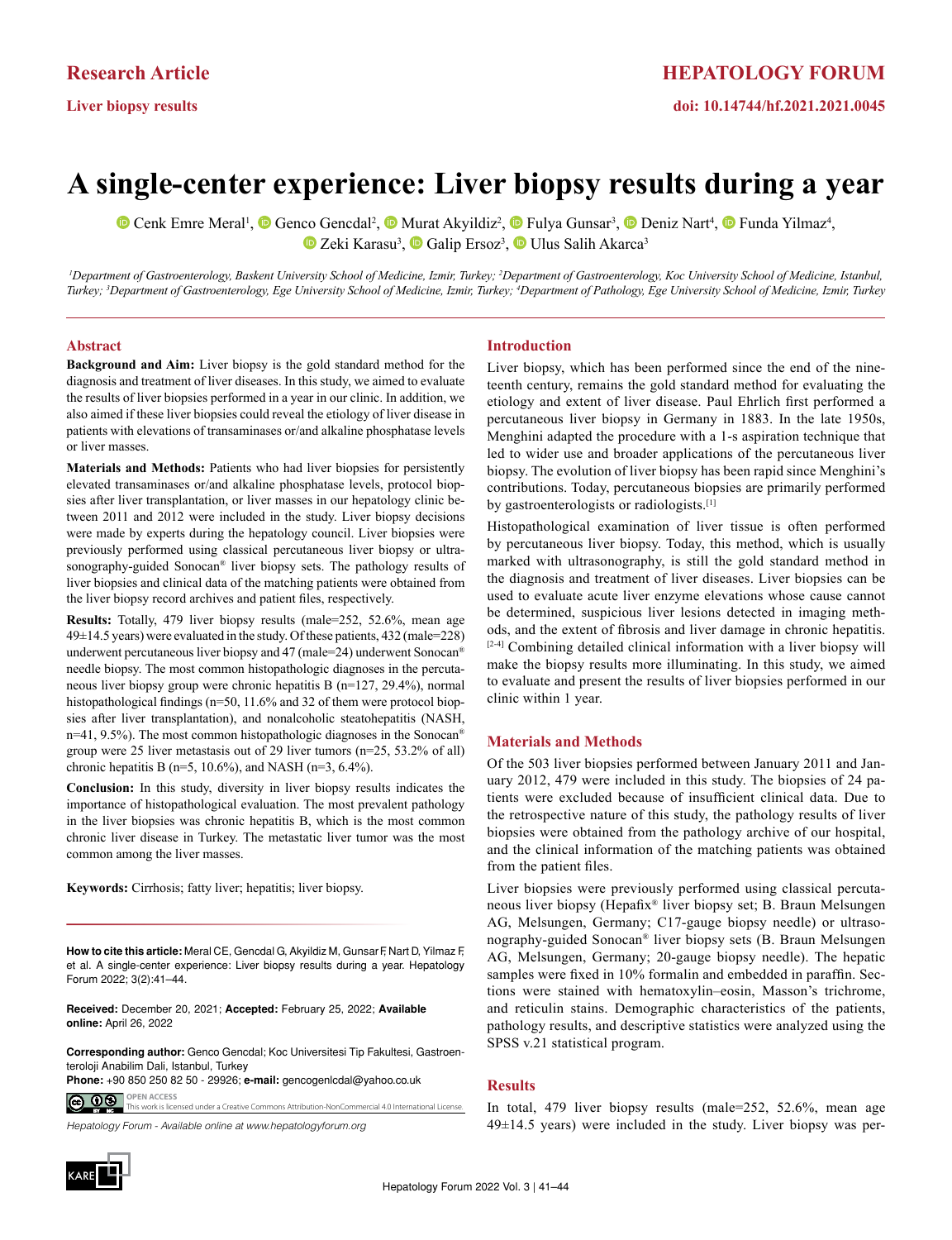| Table 1. Liver biopsy results of the patients |                                                     |             |                                                 |              |                           |      |  |  |  |
|-----------------------------------------------|-----------------------------------------------------|-------------|-------------------------------------------------|--------------|---------------------------|------|--|--|--|
|                                               | <b>Conventional liver</b><br>biopsy results (n=432) |             | Sonocan <sup>®</sup> biopsy<br>$results (n=47)$ |              | <b>Total</b><br>$(n=479)$ |      |  |  |  |
|                                               | n                                                   | $\%$        | n                                               | $\%$         | n                         | $\%$ |  |  |  |
| Chronic hepatitis B                           | 127                                                 | 29.4        | 5                                               | 10.6         | 132                       | 27.6 |  |  |  |
| Normal                                        | 50                                                  | 11.6        | 0                                               | 0            | 50                        | 10.4 |  |  |  |
| Nonalcoholic steatohepatitis                  | 41                                                  | 9.5         | 3                                               | 6.4          | 44                        | 9.2  |  |  |  |
| Nonspecific chronic hepatitis                 | 27                                                  | 6.3         | 2                                               | 4.3          | 29                        | 6.1  |  |  |  |
| Autoimmune hepatitis                          | 25                                                  | 5.8         | $\mathsf{O}\xspace$                             | $\mathbf 0$  | 25                        | 5.2  |  |  |  |
| Simple steatosis                              | 22                                                  | 5.1         | 2                                               | 4.3          | 24                        | 5.0  |  |  |  |
| Chronic hepatitis C                           | 20                                                  | 4.7         | $\mathbf{1}$                                    | 2.1          | 21                        | 4.4  |  |  |  |
| Primary biliary cholangitis                   | 20                                                  | 4.7         | 0                                               | 0            | 20                        | 4.2  |  |  |  |
| Cholestatic hepatitis                         | 13                                                  | 3.0         | 0                                               | $\mathbf 0$  | 13                        | 2.7  |  |  |  |
| <b>Metastasis</b>                             | 12                                                  | 2.8         | 25                                              | 53.2         | 37                        | 7.7  |  |  |  |
| <b>Toxic hepatitis</b>                        | 10                                                  | 2.3         | 3                                               | 6.4          | 13                        | 2.7  |  |  |  |
| Others                                        | 8                                                   | 1.9         | 0                                               | 0            | 8                         | 1.7  |  |  |  |
| Granulomatous hepatitis                       | 6                                                   | 1.4         | $\mathbf{1}$                                    | 2.1          | $\overline{7}$            | 1.5  |  |  |  |
| Acute rejection                               | 6                                                   | 1.4         | 0                                               | 0            | 6                         | 1.3  |  |  |  |
| Autoimmune overlap                            | $6\phantom{1}$                                      | 1.4         | $\pmb{0}$                                       | $\mathbf 0$  | $6\phantom{1}$            | 1.3  |  |  |  |
| Lymphoma                                      | 5                                                   | 1.2         | 1                                               | 2.1          | 6                         | 1.3  |  |  |  |
| Nodular regenerative hyperplasia              | 5                                                   | 1.2         | 0                                               | 0            | 5                         | 1.0  |  |  |  |
| Chronic rejection                             | 4                                                   | 0.9         | 0                                               | 0            | $\overline{4}$            | 0.8  |  |  |  |
| Primary sclerosing cholangitis                | $\overline{4}$                                      | 0.9         | $\mathbf 0$                                     | $\mathbf{0}$ | $\overline{4}$            | 0.8  |  |  |  |
| Autoimmune cholangitis                        | 3                                                   | 0.7         | 0                                               | 0            | 3                         | 0.6  |  |  |  |
| Nonspecific acute hepatitis                   | 3                                                   | 0.7         | 0                                               | 0            | 3                         | 0.6  |  |  |  |
| Hepatocellular carcinoma                      | $\overline{c}$                                      | 0.5         | 1                                               | 2.1          | 3                         | 0.6  |  |  |  |
| Amyloidosis                                   | $\overline{c}$                                      | 0.5         | $\mathsf{O}\xspace$                             | $\mathbf 0$  | $\overline{2}$            | 0.4  |  |  |  |
| Wilson disease                                | 1                                                   | 0.2         | 1                                               | 2.1          | $\overline{c}$            | 0.4  |  |  |  |
| Epithelial tumor                              | $\mathbf 0$                                         | $\mathbf 0$ | $\overline{c}$                                  | 4.3          | $\overline{c}$            | 0.4  |  |  |  |
| Congenital hepatic fibrosis                   | 1                                                   | 0.2         | 0                                               | 0            | $\mathbf{1}$              | 0.2  |  |  |  |
| Metabolic storage diseases                    | $\mathbf{1}$                                        | 0.2         | $\mathbf 0$                                     | 0            | $\mathbf{1}$              | 0.2  |  |  |  |
| Drug induced liver injury                     | 1                                                   | 0.2         | 0                                               | 0            | $\mathbf{1}$              | 0.2  |  |  |  |
| Insufficient material                         | 1                                                   | 0.2         | $\mathbf 0$                                     | 0            | $\mathbf{1}$              | 0.2  |  |  |  |
| Graft versus host disease                     | 1                                                   | 0.2         | 0                                               | 0            | 1                         | 0.2  |  |  |  |

formed in 432 (male=228) of these patients using the traditional percutaneous liver biopsy technique (group 1) and in 47 (male=24) using the Sonocan® needle with ultrasonography (group 2). The most common histopathological diagnoses in group 1 were chronic hepatitis B (n=127, 29.4%), normal histopathological findings (n=50, 11.6%), and nonalcoholic steatohepatitis (NASH, n=41, 9.5%). The most common histopathological diagnoses in group 2 were liver metastasis (n=25, 53.2%), chronic hepatitis B (n=5, 10.6%), and NASH  $(n=3, 6.4\%)$ . Liver biopsy diameters were  $2.98\pm1.21$  in the percutaneous group and 2.88±1.66 in the Sonocan group. There was no statistically significant difference between the two groups according to the biopsy diameters. Detailed results of the patients are presented in Table 1. Normal histopathological findings were detected in 50 patients: 32 of them were protocol biopsies after liver transplantation and 13 of them were for high transaminase levels (Table 2). Fatty liver rates in patients with chronic liver disease were determined and presented in Table 3.

## **Discussion**

Today, liver biopsy is performed in three ways: percutaneous, transvenous, and laparoscopic. In our study, liver biopsy was performed on patients using the conventional percutaneous liver biopsy method and less frequently with the ultrasonography-guided Sonocan® needle. The most common uses of liver biopsy in our clinic and worldwide are for the staging of chronic liver diseases, determination of treatment indications in liver diseases, histopathological evaluation of treatment responses, diagnosis of liver diseases of unknown origin, diagnosis of lesions occupying space in the liver, and evaluation of hepatic involvement of systemic diseases.<sup>[5,6]</sup>

The length of the material obtained after liver biopsy is an important factor that directly affects the success rate of diagnosis. Generally, it is suggested that a tissue sample 1.5 cm long and 1.2-2 mm thick will contain at least 6-8 portal areas, which is sufficient for successful diagnosis. The average length of the tissue samples in this study was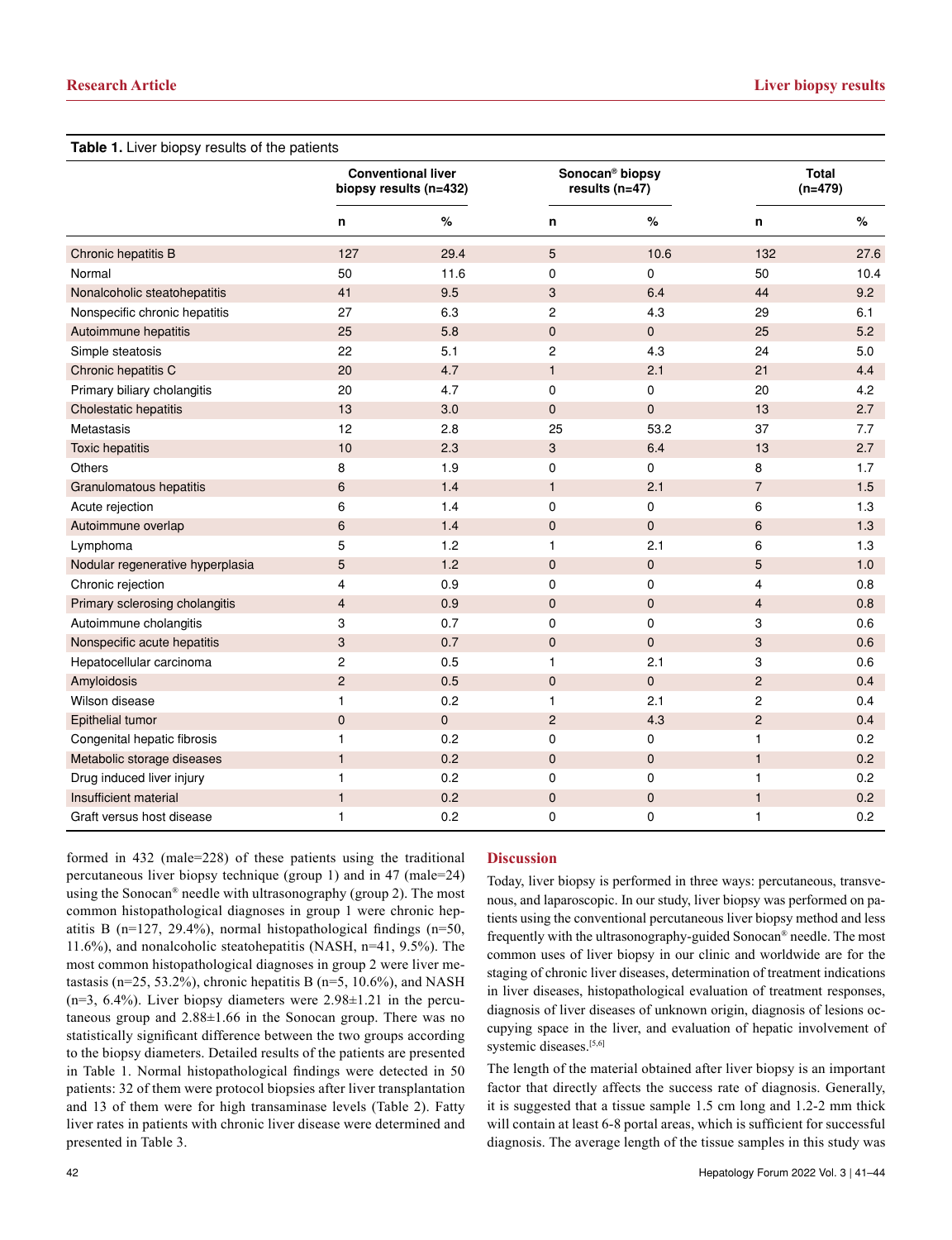**Table 2.** Distribution of patients with normal histopathological liver biopsies

| <b>Reason for liver biopsies</b>              | <b>Number of patients</b> |  |  |
|-----------------------------------------------|---------------------------|--|--|
|                                               |                           |  |  |
| Protocol biopsies after liver transplantation | 32                        |  |  |
| Elevated transaminase levels                  | 13                        |  |  |
| HBV infection before renal transplantation    | 1                         |  |  |
| Variceal bleeding                             | 1                         |  |  |
| Portal vein thrombosis                        | 1                         |  |  |
| Sjogren's syndrome                            | 1                         |  |  |
| Chronic Hepatitis B infection                 | 1                         |  |  |

**Table 3.** Fatty liver and nonalcoholic steatohepatitis rates in different liver diseases

| <b>Diagnosis</b>                     | <b>Fatty liver</b> |      | <b>NASH</b> |          |
|--------------------------------------|--------------------|------|-------------|----------|
|                                      | n                  | %    | n           | %        |
| Hepatitis B $(n=132)$                | 17                 | 12.9 | 1           | 0.8      |
| Hepatitis C $(n=26)$                 | 4                  | 15.4 | 1           | 3.8      |
| Autoimmune hepatitis (n=25)          | 1                  | 4.0  | 2           | 8.0      |
| Acute rejection (n=6)                | 1                  | 16.7 | 0           | 0        |
| Primary biliary cholangitis (n=20)   | 1                  | 5.0  | $\Omega$    | $\Omega$ |
| Primary sclerosing cholangitis (n=4) | 0                  | 0    | 1           | 25.0     |
| NASH: Non-alcoholic steatohepatitis. |                    |      |             |          |

2.97 cm. We think that the length of the material directly affects the quality and reliability of the pathological evaluation. In addition to the technical aspects, the patient's compatibility with the doctor is also extremely important for a successful tissue biopsy. In patients with high anxiety, problems are often encountered during the biopsy, which directly affects its rate of success. In a study, Sezgin et al. evaluated the efficacy and safety of percutaneous liver biopsy performed under the assistance of ultrasonography in diffuse liver disease. Macroscopically adequate tissue was obtained in 780 cases (99.5%) with a mean tissue length of 15.5 mm. In 755 patients (96.4%), an adequate tissue sample was obtained after one pass. The authors conclude that routine ultrasound of the puncture site is a quick, effective, and safe procedure.<sup>[2, 7–9]</sup>

Hepatitis B is the most common chronic viral hepatitis in our clinic and our country. As a requirement of the Healthcare Implementation Communique (SUT), we frequently use liver biopsy to begin treatment and follow-up in patients with hepatitis B. Therefore, the most common histopathological diagnosis in this study was chronic hepatitis B. Fatty liver (simple lipidosis, NAFLD, and NASH), which has attracted attention and gained importance in recent years, was the second most common histopathological diagnosis detected in our study. Fatty liver is common in our country and worldwide. Relationships of this disease with insulin resistance, metabolic syndrome, and cardiac diseases have been determined, and early diagnosis and treatment of this disease have gained importance. For this reason, liver biopsy has been started to be performed more frequently in patients with radiological liver licking and high scores in scoring based on noninvasive examination results in our clinic.[10-13]

In patients who underwent liver biopsy using the Sonocan® needle, the most common histopathological diagnosis was metastatic liver tumors. This was because, in our clinic, liver biopsy using the Sonocan® needle was preferred in suspicion of liver metastasis in radiological imaging. Liver biopsies are not usually needed in primary liver tumors like hepatocellular carcinoma because the diagnosis can be obtained from radiologic imaging.

In the literature, the normal histopathology rate of liver biopsies ranged approximately between 3.3% and 13%.[14-17] Normal histopathology rates of liver biopsies were quite high (11.5%) in our cohort because 32 of these patients had undergone liver biopsies because of the protocols after liver transplantation. Thirteen of the normal liver biopsies were for high transaminase levels. These thirteen patients had good clinical outcomes without chronic liver disease. There are conflicting results about the outcome of patients with normal or near-normal liver histology who had abnormal liver tests at the time of biopsy in the current medical literature; one study suggested that most patients will not develop evidence of clinical liver disease during long-term follow-up.[18] However, another study that followed up patients with normal or almost normal liver biopsy specimens for 4 years found the following diagnoses: autoimmune systemic inflammatory conditions (18%), vascular/ischemic events (13%), metabolic syndrome (11%), drug effects (8%), and inflammatory conditions of the gastrointestinal tract (7%). In the same study, approximately 57% of patients developed clinical diagnoses.[19]

As a secondary aim in our study, fatty liver and NASH rates detected in chronic liver diseases were examined. Fatty liver was detected most frequently in patients with hepatitis C ( $n=4$ , 15.3%), followed by acute rejection (n=1, 16%), Hepatitis B (n=17, 12.8%), PBC (n=1, 5%), and autoimmune hepatitis (AIH)  $(n=1, 4\%)$ . NASH was most frequently detected in patients with primary sclerosing cholangitis (PSC) (n=1, 25%), followed by AIH ( $n=2$ , 8%), Hepatitis C ( $n=1$ , 3%), and Hepatitis  $B(n=1, 0.8\%)$ . As the number of patients with NASH in this study was small, it is necessary to conduct further studies in larger populations.

There are some limitations of our study, including limited access to demographic and clinical characteristics of patients, primarily because this was a retrospective study. Additionally, because this study included a single center, the data reflected only one region and may differ from countrywide trends.

There is a need for studies that present epidemiological data in Turkey. In this study, we evaluated the results of cross-sectional liver biopsies performed in our center within 1 year. In our center, hepatitis B was the most common etiology for the indication of liver biopsies. We presented the rates of fatty liver in patients with chronic liver disease. Metastatic liver tumor was the most common one among the patients with suspicion of liver tumors according to radiological imaging. These data require further support from multicenter prospective randomized studies.

#### **Peer-review:** Externally peer-reviewed.

**Author Contributions:** Concept – CEM, GG, FG, GE; Design – CEM, GE, GG, FG, DN, FY, ZK; Supervision – ZK, GE, GG, FG, USA, MA, DN, FY; Fundings – USA, FG, ZK, GE, GG, MA; Materials – CEM, ZK, FG, USA, GE, GG, MA; Data Collection and/or Processing – CEM, GG, ZK, USA, GE, FG; Analysis and/or Interpretation – CEM, GG, MA, USA, ZK, FG; Literature Search – CEM, GG, MA, ZK, USA, FG, GE, DN, FY; Writing – CEM, GG, MA, FG, FY, DN; Critical Reviews – CEM, GG, MA, USA, FG, ZK, GE.

**Conflict of Interest:** The authors have no conflict of interest to declare.

**Financial Disclosure:** The authors declared that this study has received no financial support.